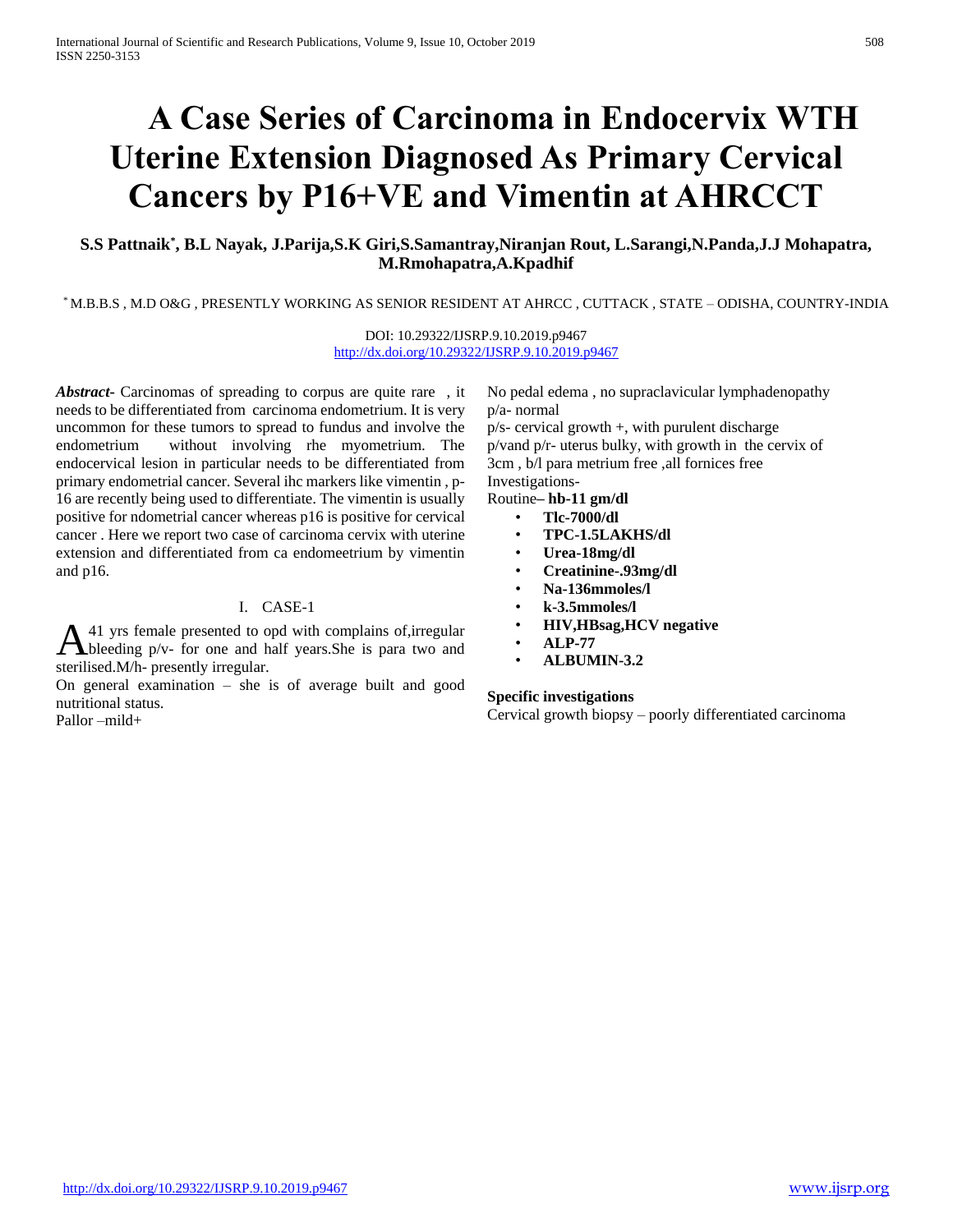International Journal of Scientific and Research Publications, Volume 9, Issue 10, October 2019 509 ISSN 2250-3153



**FIG -1 Poorly differentiated(round cell tumor)**

Avd – for vimentin and synaptophysin to differentiate endometrial from endocervical carcinoma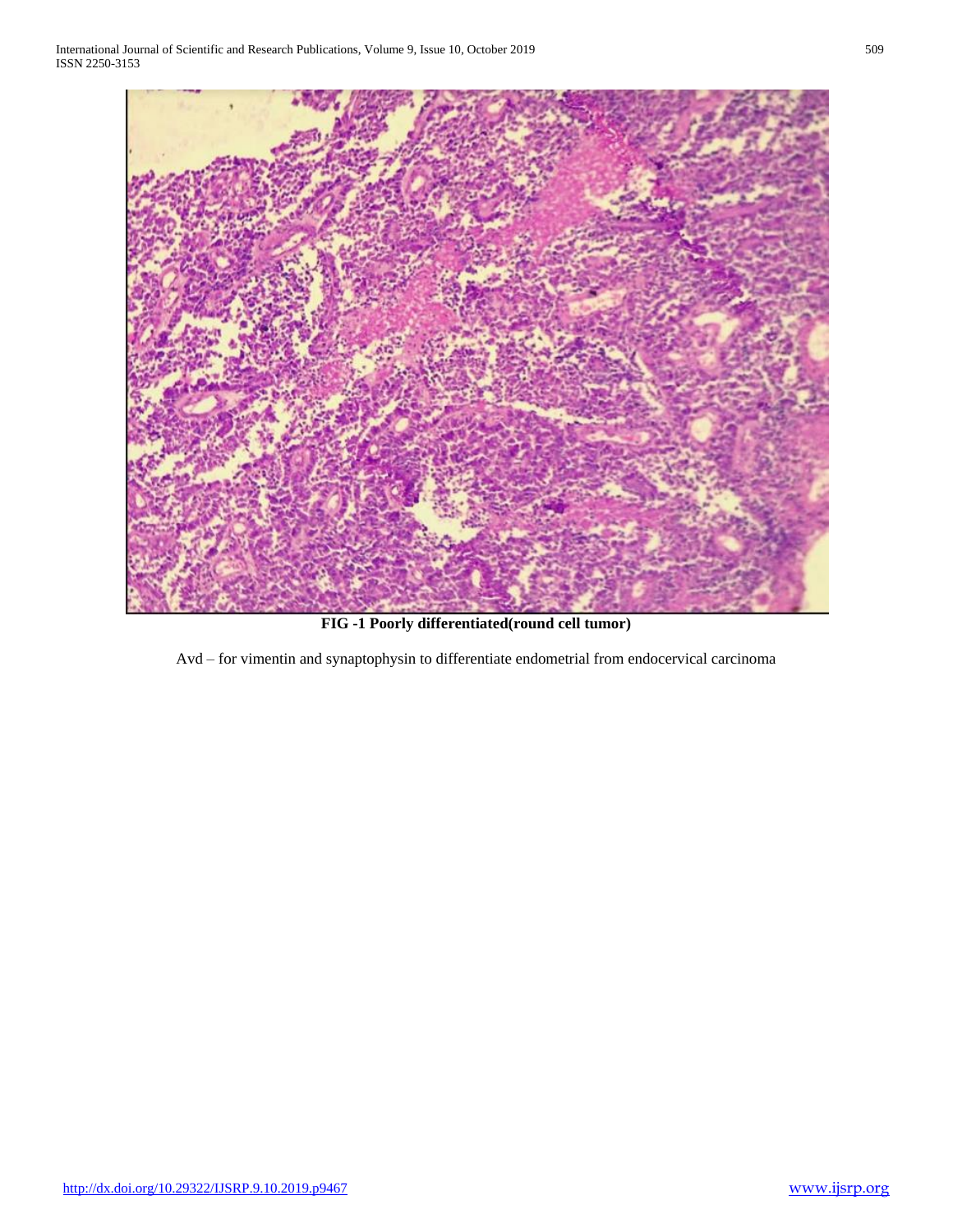

## FIG-2 SYNAPTOPHYSIN –ve



FIG-3 **VIMENTIN-VE**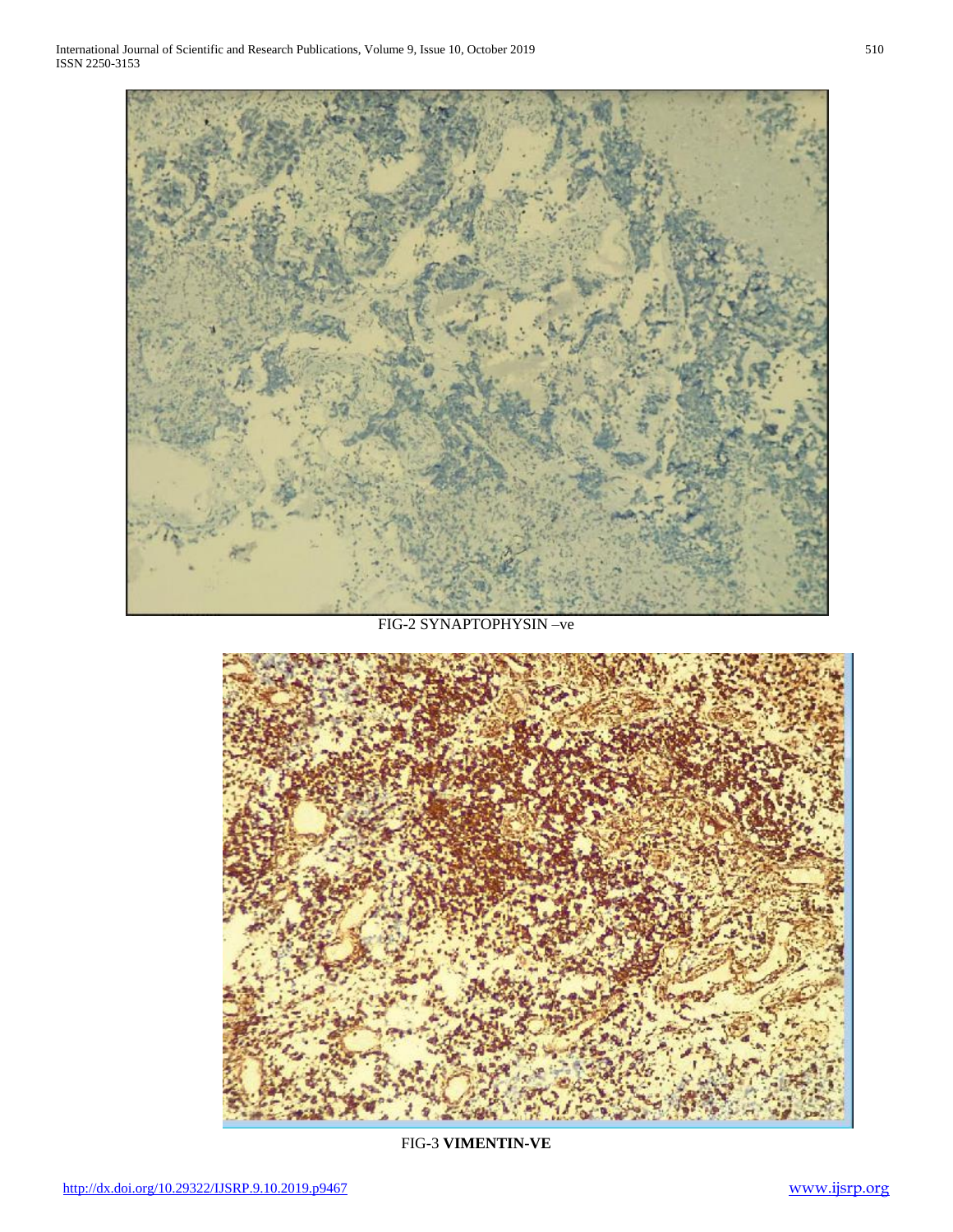FIG-4

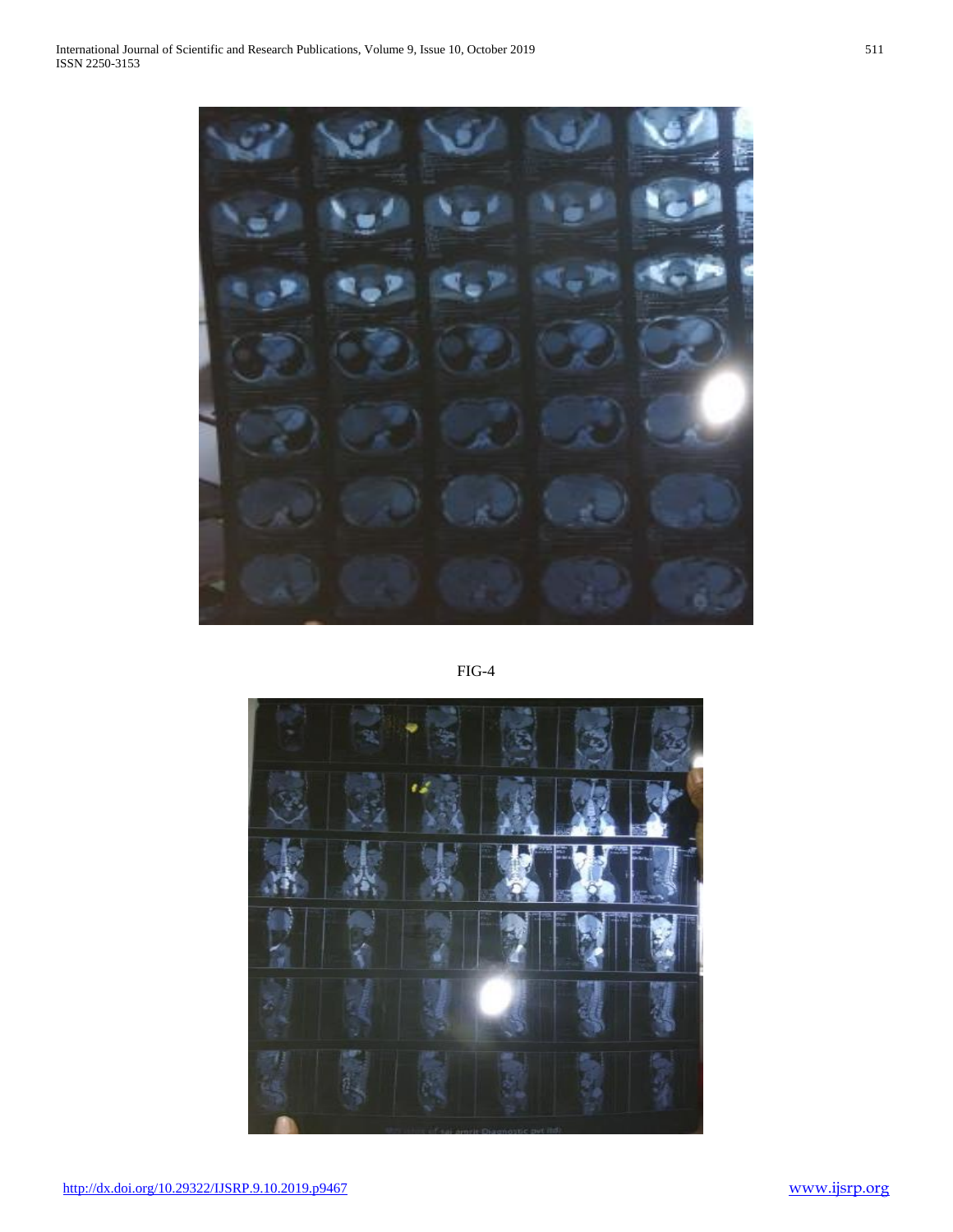**FIG-4CECT** –bulky cervix and uterus a with endometrial endocervicak endovaginal collection with heterogenous cervix . presence of multiple punctuate calcification in cervix .Anterior lip of the cervix measures 18mm and posterior lip 19 mm. cervix appear hypodense heterogenous with a small hypodense lesion of size 8,4mm x 8.4 mm in anterior cervix.

Hypodense lesion with peripheral calcification noted in right adnexa separate from right ovary ?iiliac node . similar hypodense lesion with calcific foci noted in the left adnexa close to iiliac vessels . left ovary not visualised

Left lobe of liver shows appears heterogenous(?neoplastic).Fairly well defined sol in left lobe of liver which shows peripheral nodular enhancement

Adv- fnac of liver sol

Fnac of liver sol –smears appear highly cellular and shows malignant cells and large clumps in single with few leucocytes **Imp-** metastatic adenocarcinoma

**DIAGNOSIS** – poorly differentiated carcinoma cervix in stage IV b

**TREATMENT** – chemotherapy

## **CASE - 2**

A 57 yrs old female presented with complains of bleeding p/v-5months.She is para 3.she is a known case of dm /hypertension. She has attained menopause 14 yrs back.

On general examination- she is of normal built and normal stature  $p/a$  – soft ned

p/s- small fleshy growth

p/v and p/r- uterus bulky , growth in cervix b/l fornices free **INVESTIGATIONS-**

 **Routine – hb-10 gm/dl**

- **Tlc-8000/dl**
- **TPC-1.3LAKHS/dl**
- **Urea-15mg/dl**
- **Creatinine-.83mg/dl**
- **Na-135mmoles/l**
- **k-3.7mmoles/l**
- **HIV,HBsag,HCV negative**
- **ALP-67** • **ALBUMIN-2.9**

•

**USG**- uterus bulky in size (8.5x 2.5x3.4) . Hypoechoic lesion in cervix of size (2.6x 2.6 ). Rt ovary normal normal in size (2,5x1.8), left ovary normal in size (1.9 x1.8). No enlargement of paraaortic nodes

**IMP-** Bulky uterus with hypoechoic lesion in cervix

**CECT- N**o free fluid in abdomen in abdomen , no bowel wall thickening / dilation seen

No abdominal mass or significant lymphadenopathy

No evidence of appendicitis . No renal calculi or hydroureteronephrosis

Degenerative changes noted in thoracolumbar spine in the form.



FIG -5



FIG-6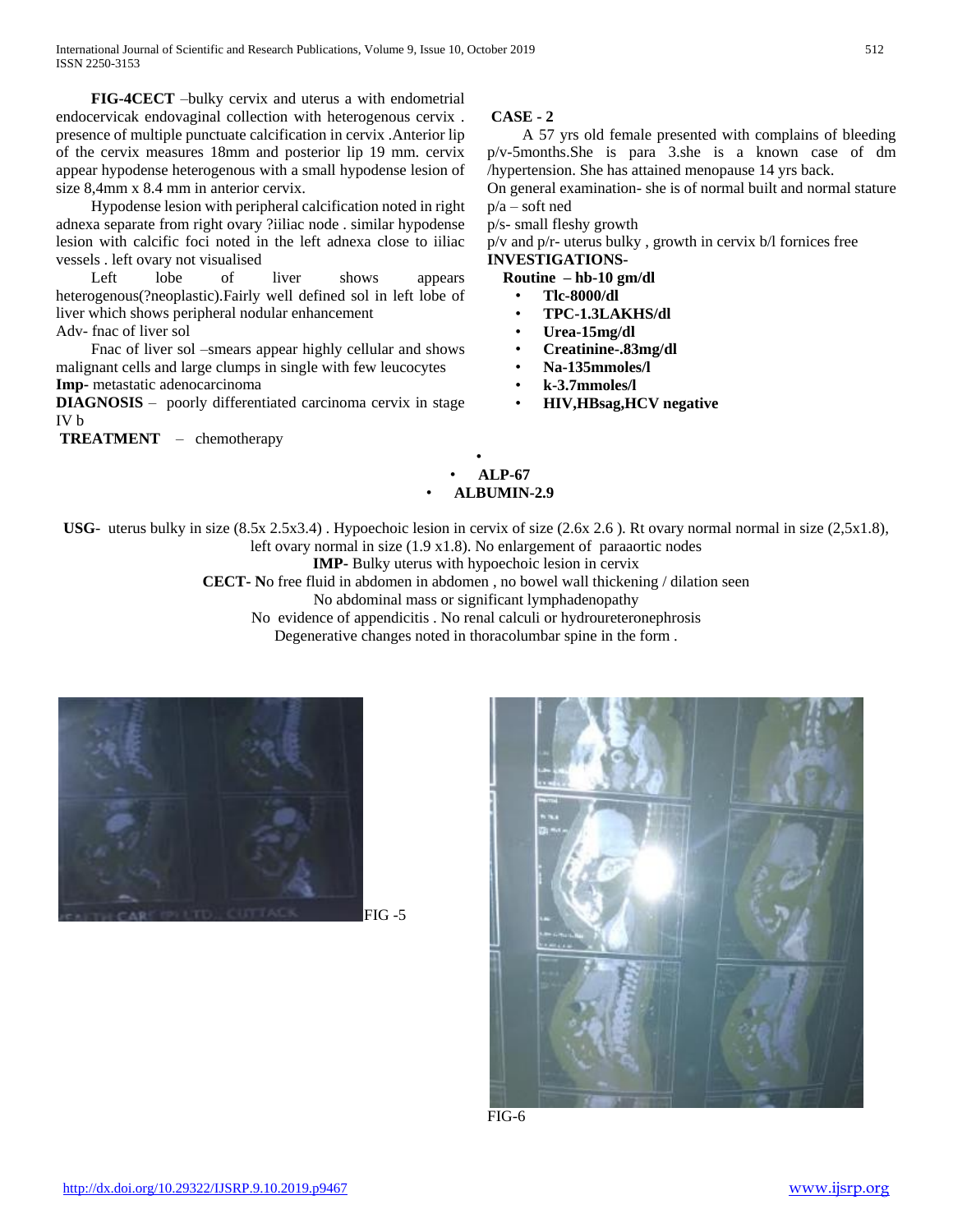

FIG -7 **CECT** – NORMAL FINDING EXCEPT FOR A MILDLY HYOPECOIC LESION IN CERVICAL REGION

**Cx biopsy** – squamous cell carcinoma , moderately differentiated with focal glandular differentiation endocervix Ihc-  $p16 + ve$ 

**PROCEDURE** – Type II radical hysterectomy(WERTHEIMS HYSTERECTOMY)+ BPLND(BILATERA; PELVIC NODE DISSECTION)

**IOP**- B/L Parametrium free Good dissectiabiliy Vagina free of tumor Omentum and other abdominal organs healthy

**CUT SECTION** – growth found involving the endocervix extending to corpus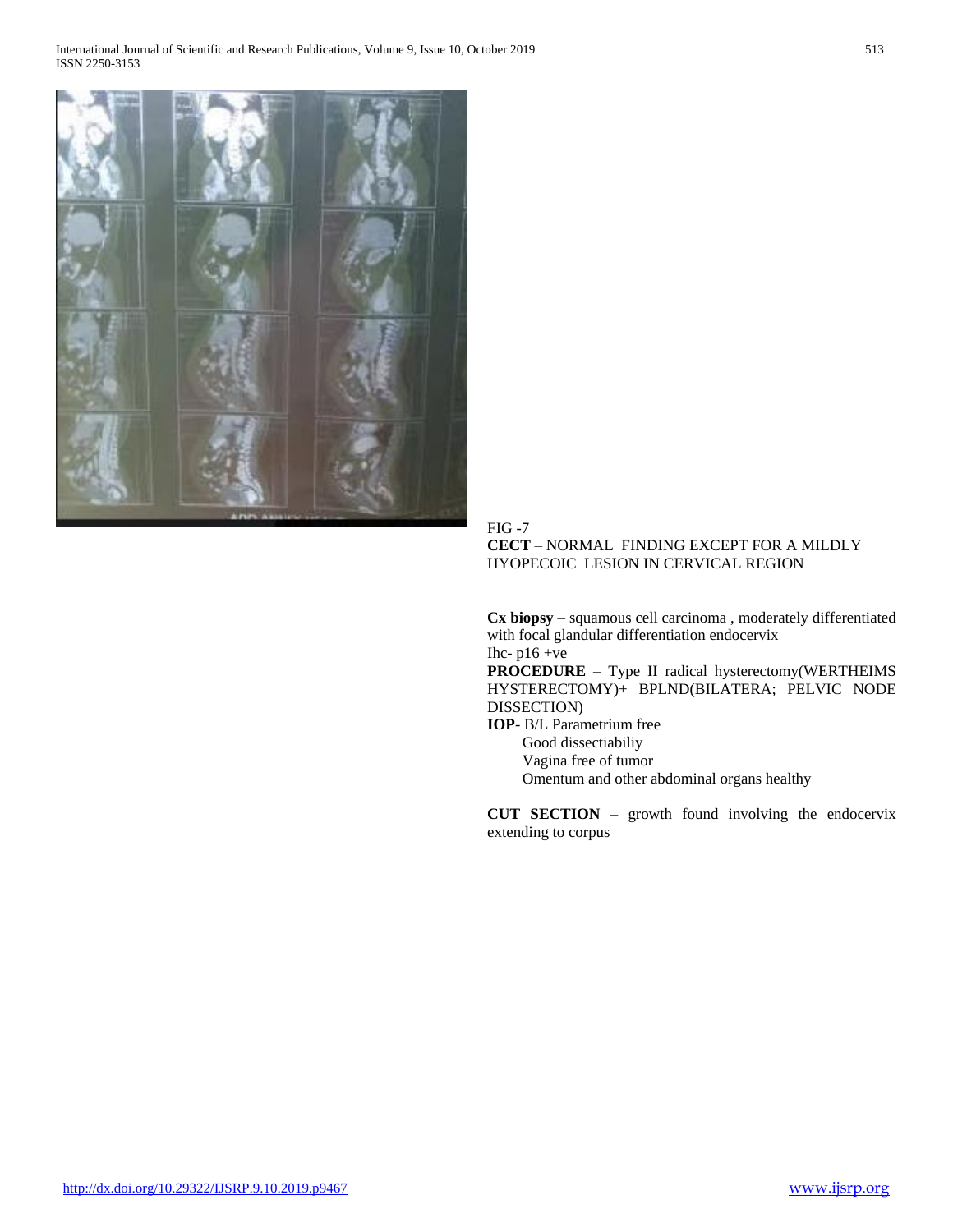

FIG -10

Due to high suspicion endometrial cancer , omental biopsy taken

GROSS CUT OPEN SECTION( showing growth in endocervix extending to uterus) Endocervix show proliferative growth of size2x2.5 cm extending upto the endometrial cavity. Ectocervix appears free , thickened hypertrophic.

Growth appears to involve < 50% of stroma

Rt appendage measure 2x1.5 .5 cm , ovary and fallopian tube 4cm appears unremarkable

Lt appendage containing ovary 3x2x1 and fallopian tube have a para tubal cyst

Omental specimen appears unremarkable

Microscopic examination-Invasive adenocarcinoma of cervix grade 2 Depth of invasion – 7mm into the stroma Percentage of stroma involved -80% Lower uterine segment involved Endomyo-superficial endometrial part involved by adenocarcinoma Basal endometrium free of tumor b/l ovaries and tubes unremarkable b/l parametrium is free all the regional lymph nodes show reactive changes omentum free of tumor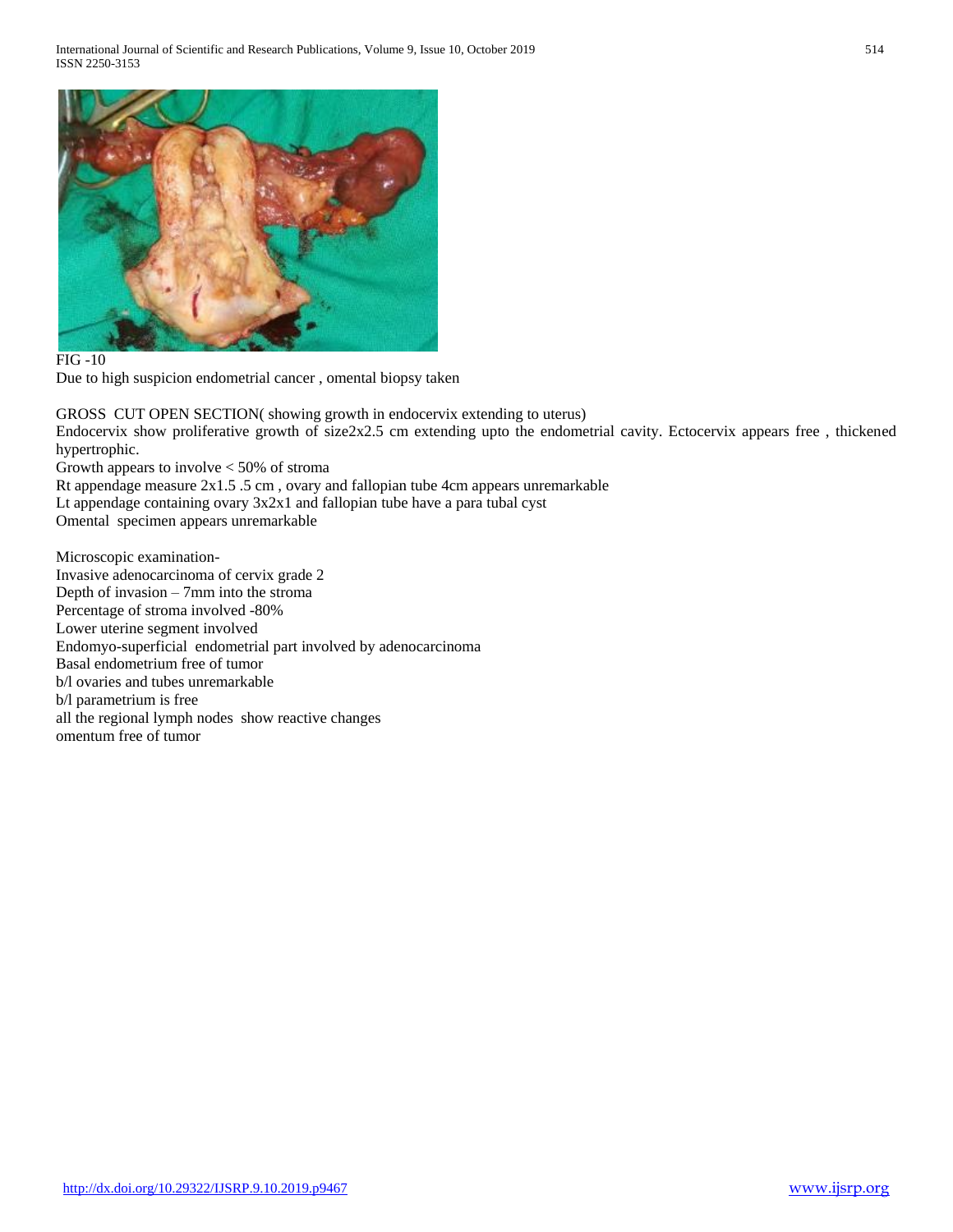

FIG-11 Invasive adenocarcinoma of cervix grade 2 Depth of invasion – 7mm into the stroma Percentage of stroma involved -80%

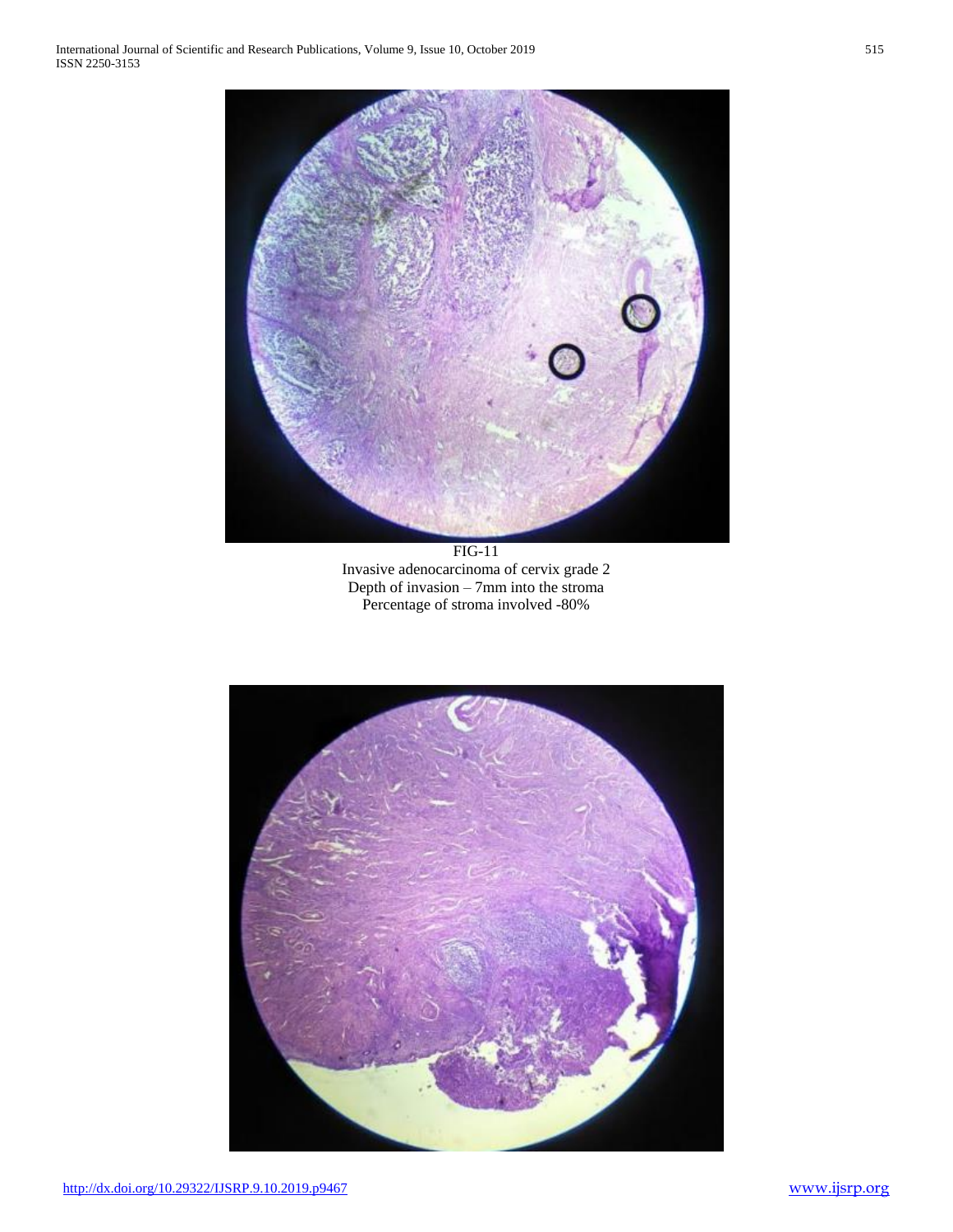FIG-12 Endomyo-superficial endometrial part involved by adenocarcinoma Basal endometrium free of tumor





FIG -13 HPV RELATED HIGH RISK ENDOCERVICAL CARCINOMA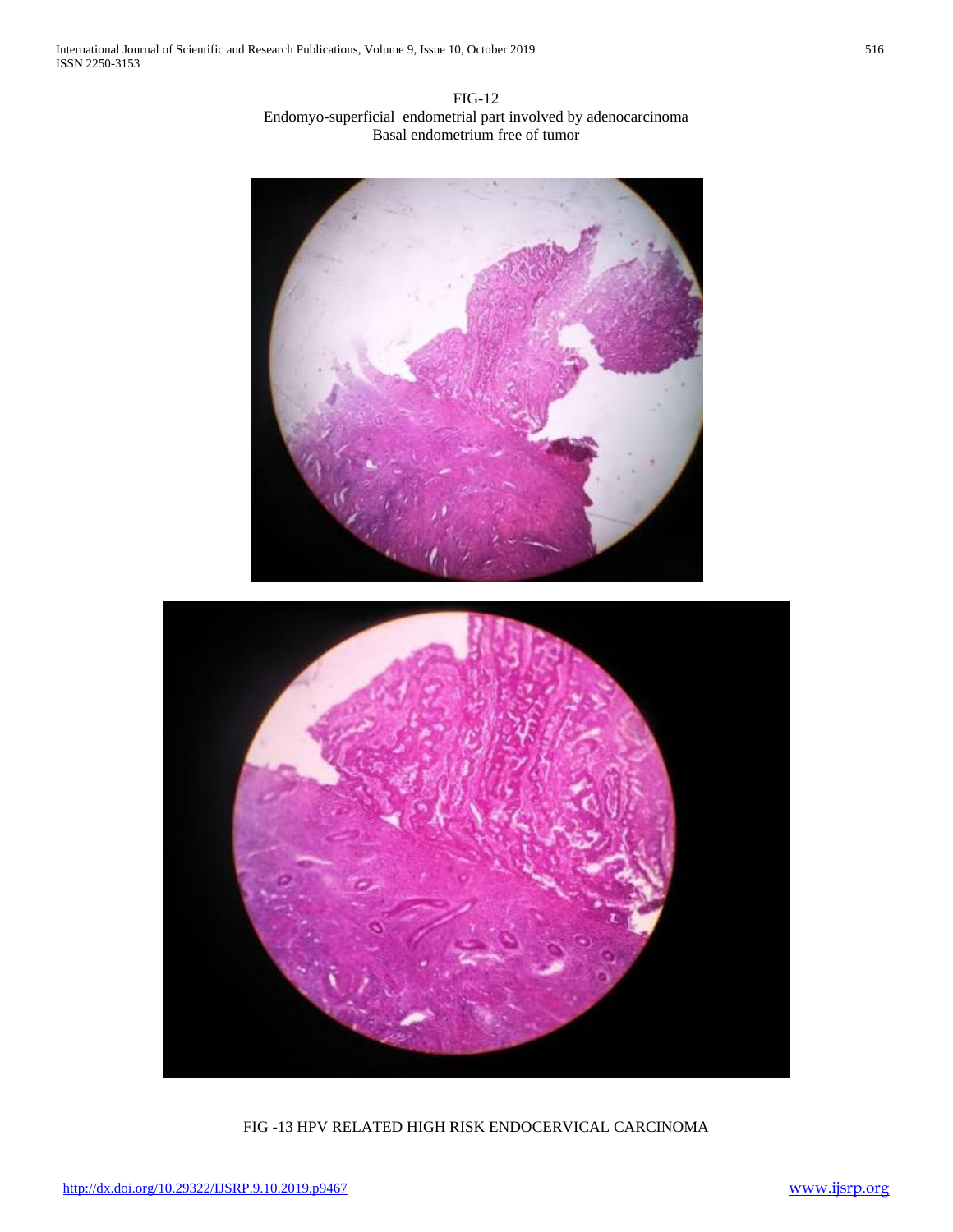

FIG -14 IHC PI6 +VE

**DIAGNOSIS** – primarily endocervical adenocarcinoma STAGE IB2

 **DISCUSSION** – when clinical and histopathological evaluation is not effective in differentiating primary endocervical carcinoma from endometrial carcinoma ihc panel of p16, vimentin is used.There are multiple reasons why the distinction adenocarcinomas of endocervix from endomettrium is problematic. These include overlap in morphology and involvement of both the sites by tumor on imaging studies as well as biopsy specimens and on gross microscopic examination of a hysterectomised specimen.(1)

Moreover the dominant component of the hysterectomised specimen may not represent the primary tumor , as spread of a smaller primary tumor can result in a larger tumor at another site. Difficulties arise in endocervical and endometroid carcinomas of low grade.

1.Shared cellular differentiation .Both tumor types can have mucinous and endometroid features. HPV related adenocarcinoma of the endo cervix have a hybrid of mucinous and endometroid features, often with numerous apically situated mitotic figures and basally situated basal bodies.(2)

2, Tumors of both types share the glandular architecture and both can have the villoglandular and pappilary pattern

3. Involvement of both the endometrium and endocervix in biopsy / curettage or hysterectomised specimens

4. Lack of an identifiable precursor lesion . This is often a problem in biopsy and curettage specimens , but also can be problematic when both the endocervix and endometrium often including the lower uterine segment. In this situaion precursor lesions may be simulated( endocervical adenocarcinomas extending into the endometrium and simulating atypical hyperplasia , or endometoid adencarcinoma of endometrium extending to endocervix and mimicking a premalignant endo cervix glandular proliferation(3)

4. The dominant tumor component does not necessarily represent primary site. Some endocervical adenocarcinomas can have limited endocervical component and a dominant endometrial component or a endomyometrium involvement simulating a primary endometrial carcinomawith endocervical extension. Conversely , small endometrial adenocarcinomas can exhibit extensive cervical involvement(4)

Panel of markers to differentiate endocervical and low grade endometrial cancers

| Marker                                | endocervicaladenocacinoma (hpv related)       |
|---------------------------------------|-----------------------------------------------|
| P16                                   | $+ve$                                         |
| Vimentin<br><b>MARKER</b><br>related) | -ve<br>(endocervical adenocarcinomas (hpv not |
| P16                                   | -ve                                           |

**Endometrial adenocarcinoma +ve for vimeenin , -ve for p-16. Sometimes p-16 may be focally positive but staining intensity**